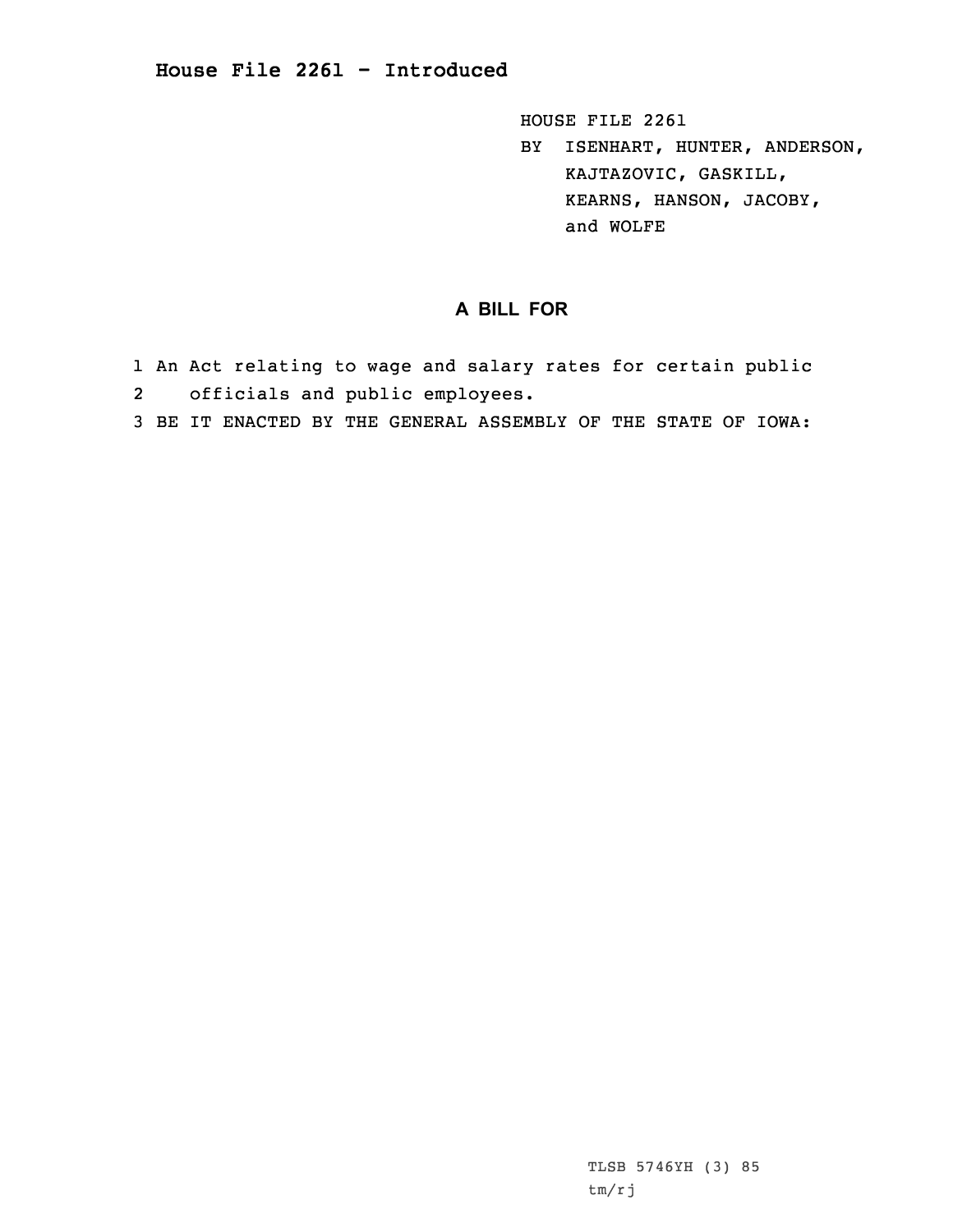1 Section 1. Section 2.10, Code 2014, is amended by adding the following new subsection: NEW SUBSECTION. 2A. The salaries provided in this section shall not be increased unless the state minimum wage rates provided in section 91D.1 are increased on or after July 1, 6 2014. Sec. 2. Section 7.8, Code 2014, is amended to read as 8 follows: **7.8 Salary —— governor, lieutenant governor.** The salary of the governor shall be as fixed by the general assembly. 12 The salary, payment of expenses, and any per diem of the lieutenant governor shall be as fixed by the general assembly. 14 The salary authorized in this section for the governor and lieutenant governor shall not be increased unless the state minimum wage rates provided in section 91D.1 are increased on or after July 1, 2014. Sec. 3. Section 9.5, Code 2014, is amended to read as 19 follows: **9.5 Salary.** 21 The salary of the secretary of state shall be as fixed by the general assembly and shall not be increased unless the state minimum wage rates provided in section 91D.1 are increased on or after July 1, 2014. Sec. 4. Section 11.30, Code 2014, is amended to read as 26 follows: **11.30 Salary.** The salary of the auditor of state shall be as fixed by the general assembly and shall not be increased unless the state minimum wage rates provided in section 91D.1 are increased on or after July 1, 2014. Sec. 5. Section 12.18, Code 2014, is amended to read as 33 follows: **12.18 Salary.** The salary of the treasurer of state shall be as fixed by the LSB 5746YH (3) 85

-1-

 $tm/rj$   $1/2$